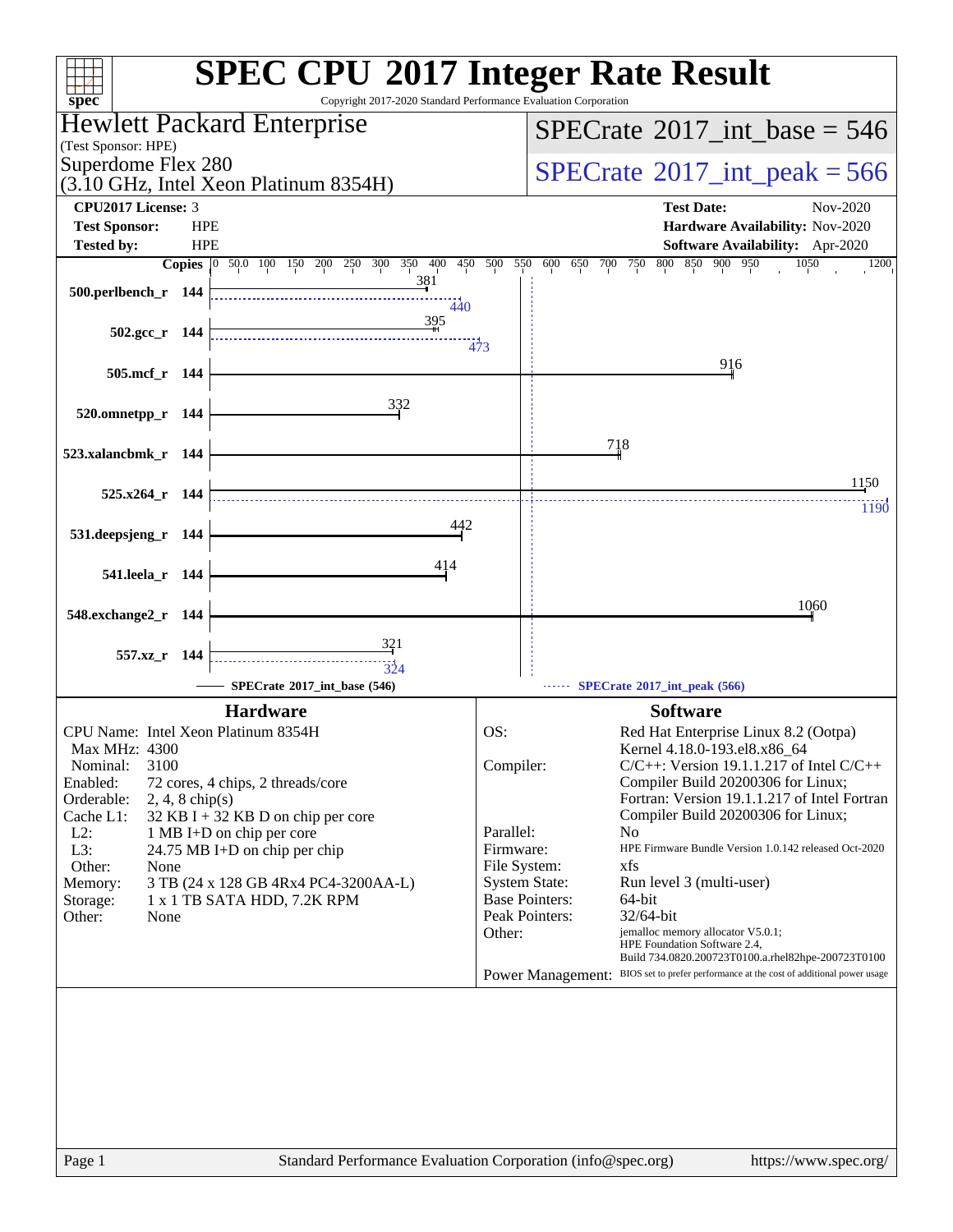

Copyright 2017-2020 Standard Performance Evaluation Corporation

### Hewlett Packard Enterprise

(Test Sponsor: HPE)

Superdome Flex 280<br>  $\begin{array}{|c|c|c|c|}\n\hline\n\text{Superdone} & \text{Hex 280} \\
\hline\n\text{Year} & \text{Data} & \text{Year} & \text{Data} \\
\hline\n\end{array}$ 

(3.10 GHz, Intel Xeon Platinum 8354H)

**[CPU2017 License:](http://www.spec.org/auto/cpu2017/Docs/result-fields.html#CPU2017License)** 3 **[Test Date:](http://www.spec.org/auto/cpu2017/Docs/result-fields.html#TestDate)** Nov-2020 **[Test Sponsor:](http://www.spec.org/auto/cpu2017/Docs/result-fields.html#TestSponsor)** HPE **[Hardware Availability:](http://www.spec.org/auto/cpu2017/Docs/result-fields.html#HardwareAvailability)** Nov-2020

 $SPECTate$ <sup>®</sup>[2017\\_int\\_base =](http://www.spec.org/auto/cpu2017/Docs/result-fields.html#SPECrate2017intbase) 546

# **[Tested by:](http://www.spec.org/auto/cpu2017/Docs/result-fields.html#Testedby)** HPE **[Software Availability:](http://www.spec.org/auto/cpu2017/Docs/result-fields.html#SoftwareAvailability)** Apr-2020

#### **[Results Table](http://www.spec.org/auto/cpu2017/Docs/result-fields.html#ResultsTable)**

| <b>Base</b>                       |               |                |       |                |       | <b>Peak</b>    |            |               |                |              |                |              |                |              |
|-----------------------------------|---------------|----------------|-------|----------------|-------|----------------|------------|---------------|----------------|--------------|----------------|--------------|----------------|--------------|
| <b>Benchmark</b>                  | <b>Copies</b> | <b>Seconds</b> | Ratio | <b>Seconds</b> | Ratio | <b>Seconds</b> | Ratio      | <b>Copies</b> | <b>Seconds</b> | <b>Ratio</b> | <b>Seconds</b> | <b>Ratio</b> | <b>Seconds</b> | <b>Ratio</b> |
| $500.$ perlbench_r                | 144           | 605            | 379   | 601            | 381   | 602            | 381        | 144           | 521            | 440          | 522            | 439          | 521            | 440          |
| $502.\text{gcc}$ _r               | 144           | 509            | 400   | 516            | 395   | 520            | 392        | 144           | 432            | 473          | 431            | 474          | 431            | 473          |
| $505$ .mcf r                      | 144           | 254            | 916   | 253            | 919   | 254            | 916        | 144           | 254            | 916          | 253            | 919          | 254            | 916          |
| 520.omnetpp_r                     | 144           | 570            | 331   | 568            | 332   | 568            | 333        | 144           | 570            | 331          | 568            | 332          | 568            | 333          |
| 523.xalancbmk r                   | 144           | 212            | 718   | 211            | 721   | 212            | 717        | 144           | 212            | 718          | 211            | 721          | 212            | 717          |
| $525.x264$ r                      | 144           | 219            | 150   | 219            | 1150  | 219            | 1150       | 144           | 212            | 1190         | 212            | <b>1190</b>  | 212            | 1190         |
| 531.deepsjeng_r                   | 144           | 373            | 442   | 374            | 441   | 373            | 442        | 144           | 373            | 442          | 374            | 441          | 373            | 442          |
| 541.leela r                       | 144           | 576            | 414   | 576            | 414   | 575            | 415        | 144           | 576            | 414          | 576            | 414          | 575            | 415          |
| 548.exchange2_r                   | 144           | 357            | 1060  | 356            | 1060  | 356            | 1060       | 144           | 357            | 1060         | 356            | 1060         | 356            | 1060         |
| 557.xz                            | 144           | 485            | 321   | 486            | 320   | 485            | <u>321</u> | 144           | 480            | 324          | 479            | 325          | 480            | <u>324</u>   |
| $SPECrate^{\circ}2017$ int base = |               |                | 546   |                |       |                |            |               |                |              |                |              |                |              |
| $CDDLO \rightarrow AAAIB$         |               | . .            | ---   |                |       |                |            |               |                |              |                |              |                |              |

**[SPECrate](http://www.spec.org/auto/cpu2017/Docs/result-fields.html#SPECrate2017intpeak)[2017\\_int\\_peak =](http://www.spec.org/auto/cpu2017/Docs/result-fields.html#SPECrate2017intpeak) 566**

Results appear in the [order in which they were run](http://www.spec.org/auto/cpu2017/Docs/result-fields.html#RunOrder). Bold underlined text [indicates a median measurement](http://www.spec.org/auto/cpu2017/Docs/result-fields.html#Median).

#### **[Compiler Notes](http://www.spec.org/auto/cpu2017/Docs/result-fields.html#CompilerNotes)**

The inconsistent Compiler version information under Compiler Version section is due to a discrepancy in Intel Compiler. The correct version of C/C++ compiler is: Version 19.1.1.217 Build 20200306 Compiler for Linux The correct version of Fortran compiler is: Version 19.1.1.217 Build 20200306 Compiler for Linux

#### **[Submit Notes](http://www.spec.org/auto/cpu2017/Docs/result-fields.html#SubmitNotes)**

 The numactl mechanism was used to bind copies to processors. The config file option 'submit' was used to generate numactl commands to bind each copy to a specific processor. For details, please see the config file.

### **[Operating System Notes](http://www.spec.org/auto/cpu2017/Docs/result-fields.html#OperatingSystemNotes)**

 Stack size set to unlimited using "ulimit -s unlimited" Transparent Huge Pages enabled by default Prior to runcpu invocation Filesystem page cache synced and cleared with: sync; echo 3> /proc/sys/vm/drop\_caches runcpu command invoked through numactl i.e.: numactl --interleave=all runcpu <etc> Tuned-adm profile was set to Throughput-Performance using "tuned-adm profile throughput-performance"

 HPE Foundation Software (HFS) is a collection of software packages designed to make the HPE Superdome Flex family of servers easier to use for customers. This software is compatible with RHEL, SLES, and Oracle Linux only. It is highly recommended all users install HFS for the Superdome Flex system. More details, and a revision history list, can be found at: [https://support.hpe.com/hpsc/swd/public/detail?swItemId=MTX\\_b48de5f6a8a041f0ae985825a5#tab-history](https://support.hpe.com/hpsc/swd/public/detail?swItemId=MTX_b48de5f6a8a041f0ae985825a5#tab-history)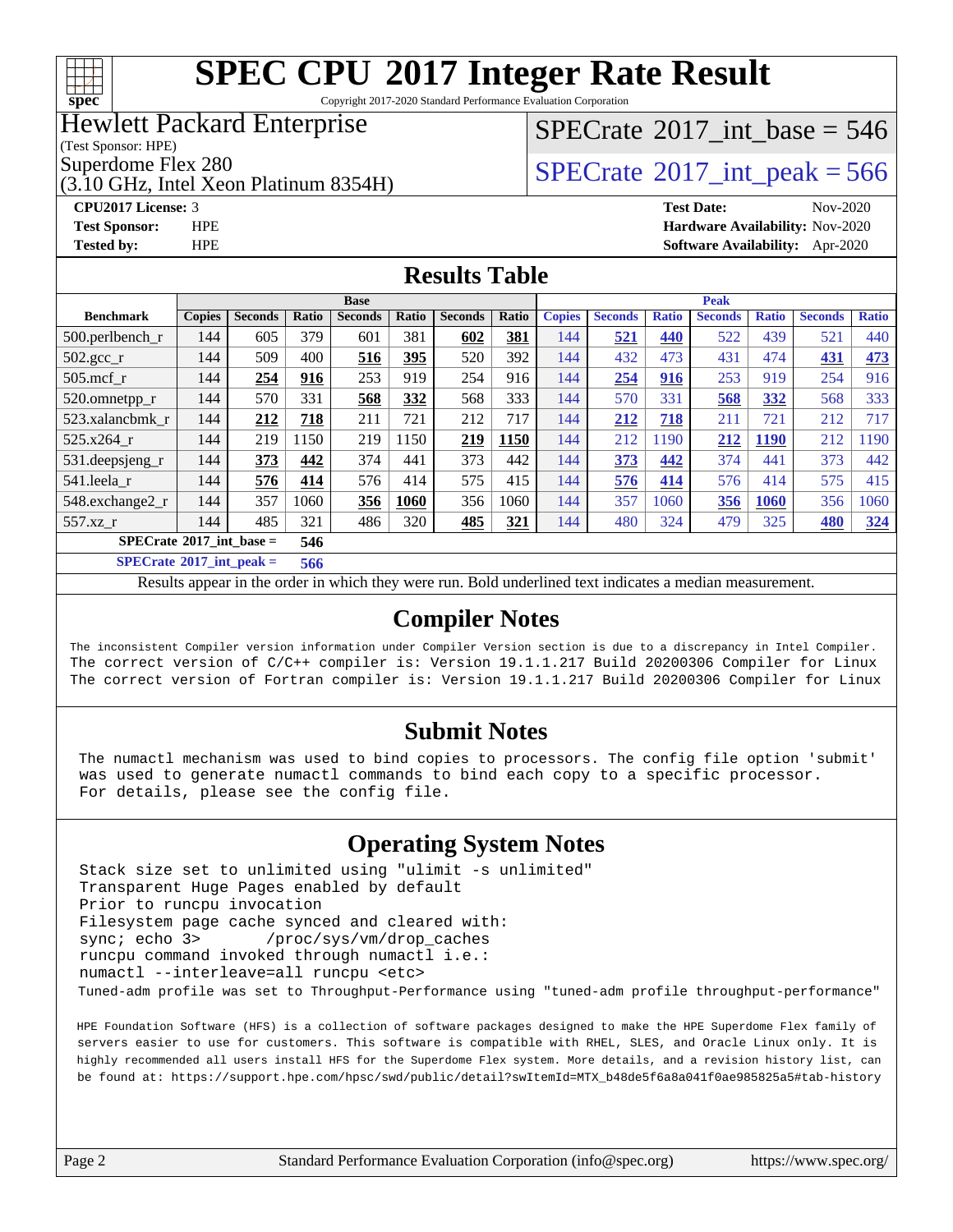

Copyright 2017-2020 Standard Performance Evaluation Corporation

#### Hewlett Packard Enterprise

(3.10 GHz, Intel Xeon Platinum 8354H)

 $SPECrate$ <sup>®</sup>[2017\\_int\\_base =](http://www.spec.org/auto/cpu2017/Docs/result-fields.html#SPECrate2017intbase) 546

(Test Sponsor: HPE)

Superdome Flex 280<br>  $\begin{array}{|l|l|}\n\hline\n\text{Superdone} & \text{Flex } 280 \\
\hline\n\text{10 GHz Total Year Data} & \text{Platium } 835.4 \text{ H}\n\end{array}$ 

**[CPU2017 License:](http://www.spec.org/auto/cpu2017/Docs/result-fields.html#CPU2017License)** 3 **[Test Date:](http://www.spec.org/auto/cpu2017/Docs/result-fields.html#TestDate)** Nov-2020 **[Test Sponsor:](http://www.spec.org/auto/cpu2017/Docs/result-fields.html#TestSponsor)** HPE **[Hardware Availability:](http://www.spec.org/auto/cpu2017/Docs/result-fields.html#HardwareAvailability)** Nov-2020 **[Tested by:](http://www.spec.org/auto/cpu2017/Docs/result-fields.html#Testedby)** HPE **[Software Availability:](http://www.spec.org/auto/cpu2017/Docs/result-fields.html#SoftwareAvailability)** Apr-2020

#### **[Environment Variables Notes](http://www.spec.org/auto/cpu2017/Docs/result-fields.html#EnvironmentVariablesNotes)**

Environment variables set by runcpu before the start of the run: LD\_LIBRARY\_PATH = "/home/cpu2017/lib/intel64:/home/cpu2017/lib/ia32:/home/cpu2017/je5.0.1- 32" MALLOC\_CONF = "retain:true"

#### **[General Notes](http://www.spec.org/auto/cpu2017/Docs/result-fields.html#GeneralNotes)**

 Binaries compiled on a system with 1x Intel Core i9-7980XE CPU + 64GB RAM memory using Redhat Enterprise Linux 8.0 NA: The test sponsor attests, as of date of publication, that CVE-2017-5754 (Meltdown) is mitigated in the system as tested and documented. Yes: The test sponsor attests, as of date of publication, that CVE-2017-5753 (Spectre variant 1) is mitigated in the system as tested and documented. Yes: The test sponsor attests, as of date of publication, that CVE-2017-5715 (Spectre variant 2) is mitigated in the system as tested and documented. jemalloc, a general purpose malloc implementation built with the RedHat Enterprise 7.5, and the system compiler gcc 4.8.5 sources available from jemalloc.net or<https://github.com/jemalloc/jemalloc/releases>

#### **[Platform Notes](http://www.spec.org/auto/cpu2017/Docs/result-fields.html#PlatformNotes)**

 BIOS Configuration: Workload Profile set to HPC Workload Profile set to Custom Minimum Processor Idle Power Core C-State set to C6 State Sub-NUMA Clustering set to Enabled Sysinfo program /home/cpu2017/bin/sysinfo Rev: r6365 of 2019-08-21 295195f888a3d7edb1e6e46a485a0011 running on ch-620.fchst.rdlabs.hpecorp.net Tue Nov 24 03:22:15 2020 SUT (System Under Test) info as seen by some common utilities. For more information on this section, see <https://www.spec.org/cpu2017/Docs/config.html#sysinfo> From /proc/cpuinfo model name : Intel(R) Xeon(R) Platinum 8354H CPU @ 3.10GHz 4 "physical id"s (chips) 144 "processors" cores, siblings (Caution: counting these is hw and system dependent. The following excerpts from /proc/cpuinfo might not be reliable. Use with caution.) cpu cores : 18 siblings : 36 physical 0: cores 0 1 2 3 4 8 9 10 11 16 17 18 19 20 24 25 26 27

**(Continued on next page)**

| Page 3 | Standard Performance Evaluation Corporation (info@spec.org) | https://www.spec.org/ |
|--------|-------------------------------------------------------------|-----------------------|
|--------|-------------------------------------------------------------|-----------------------|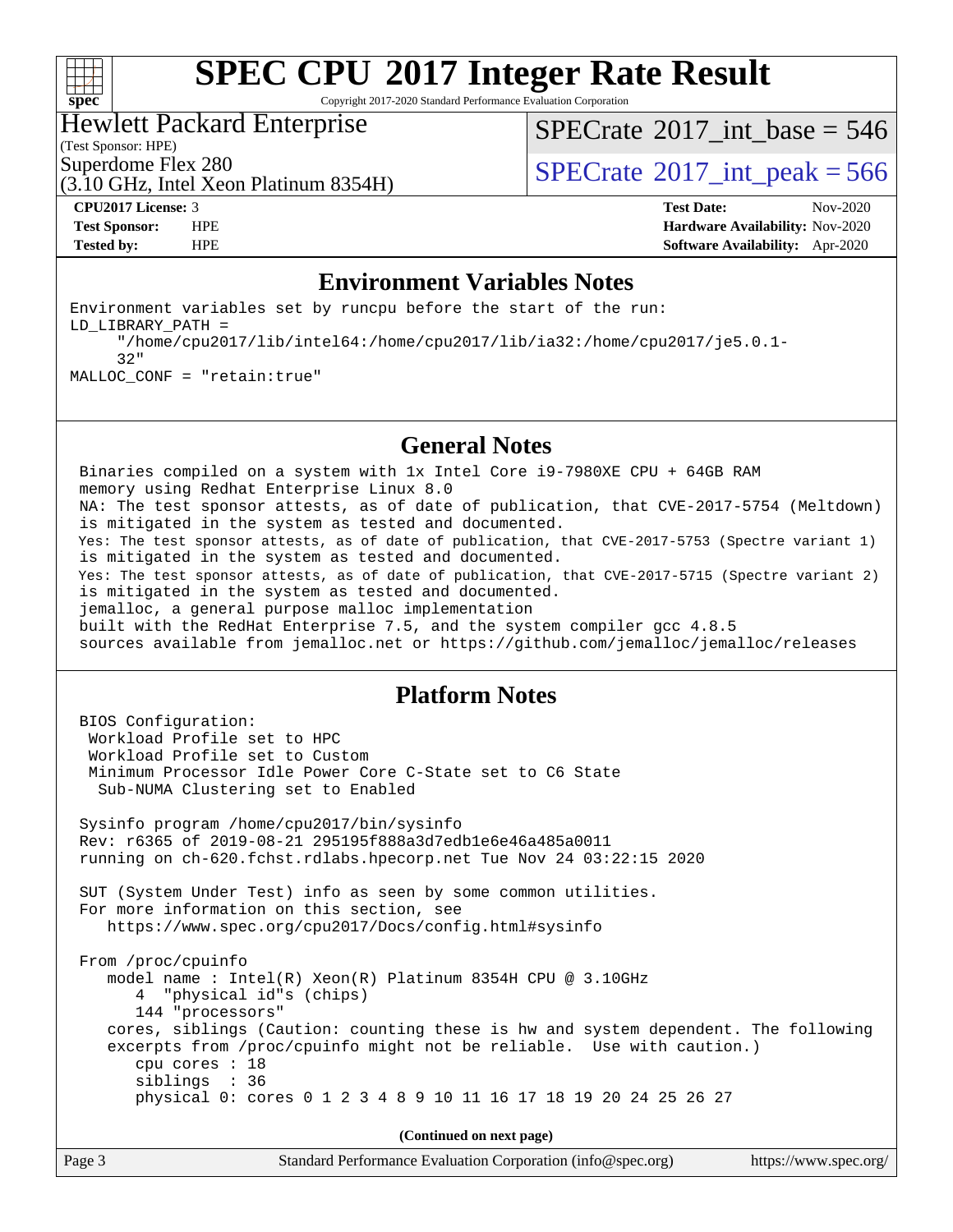| v.<br>c | L | E | L |  |
|---------|---|---|---|--|

Copyright 2017-2020 Standard Performance Evaluation Corporation

### Hewlett Packard Enterprise

(3.10 GHz, Intel Xeon Platinum 8354H)

(Test Sponsor: HPE)

 $SPECTate$ <sup>®</sup>[2017\\_int\\_base =](http://www.spec.org/auto/cpu2017/Docs/result-fields.html#SPECrate2017intbase) 546

Superdome Flex 280<br>  $\begin{array}{c}\n\text{SPECTate} \textcirc 2017\_int\_peak = 566 \\
\text{SPECTate} \textcirc 2017\_int\_peak = 566\n\end{array}$ 

**[CPU2017 License:](http://www.spec.org/auto/cpu2017/Docs/result-fields.html#CPU2017License)** 3 **[Test Date:](http://www.spec.org/auto/cpu2017/Docs/result-fields.html#TestDate)** Nov-2020 **[Test Sponsor:](http://www.spec.org/auto/cpu2017/Docs/result-fields.html#TestSponsor)** HPE **[Hardware Availability:](http://www.spec.org/auto/cpu2017/Docs/result-fields.html#HardwareAvailability)** Nov-2020 **[Tested by:](http://www.spec.org/auto/cpu2017/Docs/result-fields.html#Testedby)** HPE **[Software Availability:](http://www.spec.org/auto/cpu2017/Docs/result-fields.html#SoftwareAvailability)** Apr-2020

#### **[Platform Notes \(Continued\)](http://www.spec.org/auto/cpu2017/Docs/result-fields.html#PlatformNotes)**

 physical 1: cores 0 1 2 3 4 8 9 10 11 16 17 18 19 20 24 25 26 27 physical 2: cores 0 1 2 3 4 8 9 10 11 16 17 18 19 20 24 25 26 27 physical 3: cores 0 1 2 3 4 8 9 10 11 16 17 18 19 20 24 25 26 27 From lscpu: Architecture: x86\_64 CPU op-mode(s): 32-bit, 64-bit Byte Order: Little Endian CPU(s): 144 On-line CPU(s) list: 0-143 Thread(s) per core: 2 Core(s) per socket: 18 Socket(s): 4 NUMA node(s): 8 Vendor ID: GenuineIntel CPU family: 6 Model: 85 Model name: Intel(R) Xeon(R) Platinum 8354H CPU @ 3.10GHz Stepping: 11 CPU MHz: 3704.494 CPU max MHz: 4300.0000 CPU min MHz: 1000.0000 BogoMIPS: 6200.00 Virtualization: VT-x L1d cache: 32K L1i cache: 32K L2 cache: 1024K L3 cache: 25344K NUMA node0 CPU(s): 0-2,5,6,9,10,14,15,72-74,77,78,81,82,86,87 NUMA node1 CPU(s): 3,4,7,8,11-13,16,17,75,76,79,80,83-85,88,89 NUMA node2 CPU(s): 18-20,23,24,27,28,32,33,90-92,95,96,99,100,104,105 NUMA node3 CPU(s): 21,22,25,26,29-31,34,35,93,94,97,98,101-103,106,107 NUMA node4 CPU(s): 36-38,41,42,45,46,50,51,108-110,113,114,117,118,122,123 NUMA node5 CPU(s): 39,40,43,44,47-49,52,53,111,112,115,116,119-121,124,125 NUMA node6 CPU(s): 54-56,59,60,63,64,68,69,126-128,131,132,135,136,140,141 NUMA node7 CPU(s): 57,58,61,62,65-67,70,71,129,130,133,134,137-139,142,143 Flags: fpu vme de pse tsc msr pae mce cx8 apic sep mtrr pge mca cmov pat pse36 clflush dts acpi mmx fxsr sse sse2 ss ht tm pbe syscall nx pdpe1gb rdtscp lm constant\_tsc art arch\_perfmon pebs bts rep\_good nopl xtopology nonstop\_tsc cpuid aperfmperf pni pclmulqdq dtes64 monitor ds\_cpl vmx smx est tm2 ssse3 sdbg fma cx16 xtpr pdcm pcid dca sse4\_1 sse4\_2 x2apic movbe popcnt tsc\_deadline\_timer aes xsave avx f16c rdrand lahf\_lm abm 3dnowprefetch cpuid\_fault epb cat\_l3 cdp\_l3 invpcid\_single intel\_ppin ssbd mba ibrs ibpb stibp ibrs\_enhanced tpr\_shadow vnmi flexpriority ept vpid fsgsbase tsc\_adjust bmi1 hle avx2 smep bmi2 erms invpcid rtm cqm mpx rdt\_a avx512f avx512dq rdseed adx smap clflushopt clwb intel\_pt avx512cd avx512bw avx512vl xsaveopt xsavec xgetbv1 xsaves cqm\_llc cqm\_occup\_llc cqm\_mbm\_total cqm\_mbm\_local avx512\_bf16 dtherm ida arat pln pts pku ospke avx512\_vnni md\_clear **(Continued on next page)**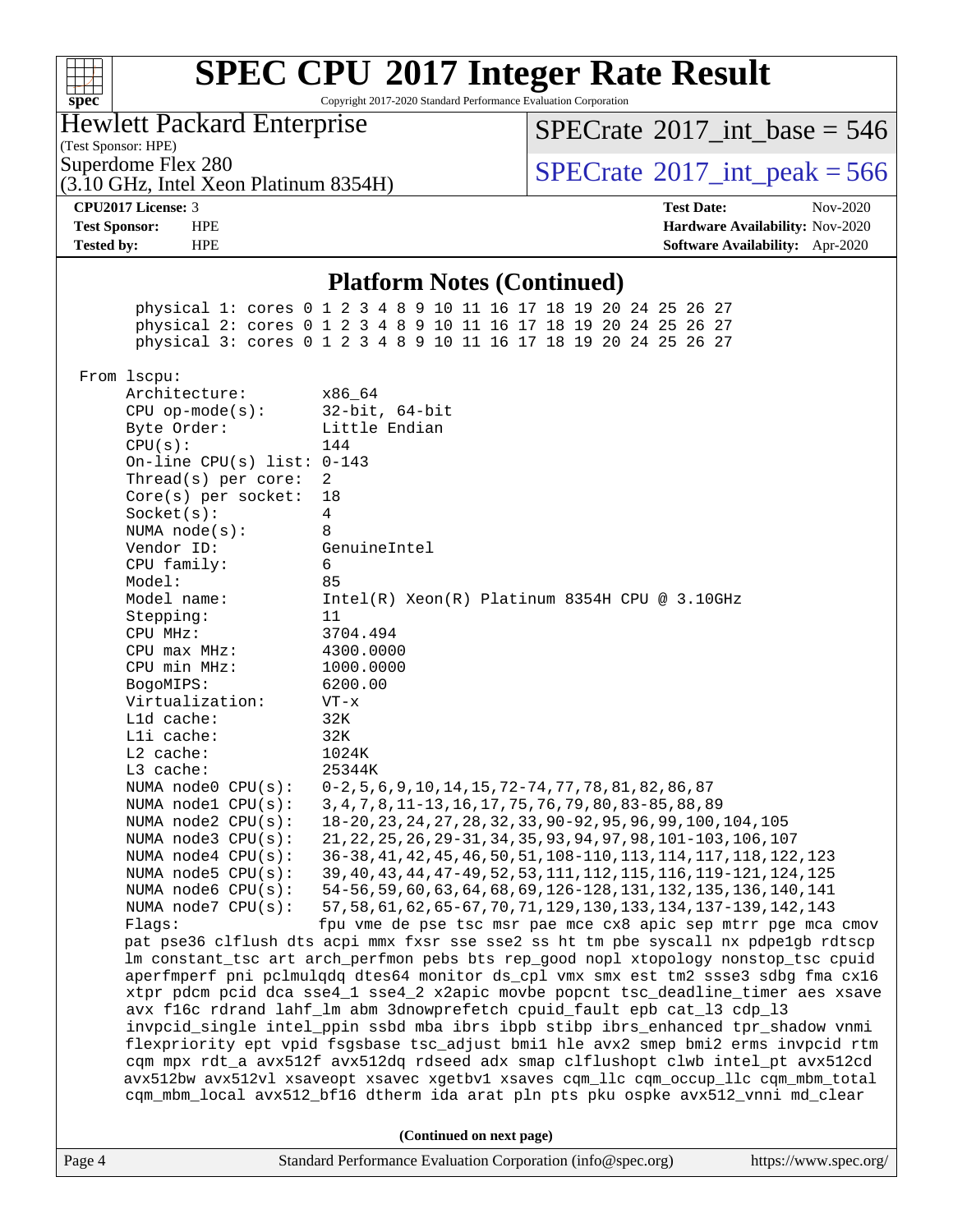

Copyright 2017-2020 Standard Performance Evaluation Corporation

Hewlett Packard Enterprise

 $SPECTate$ <sup>®</sup>[2017\\_int\\_base =](http://www.spec.org/auto/cpu2017/Docs/result-fields.html#SPECrate2017intbase) 546

(Test Sponsor: HPE)

(3.10 GHz, Intel Xeon Platinum 8354H)

Superdome Flex 280<br>  $\angle (3.10 \text{ GHz, Intel Yoon Plutium } 8354 \text{H})$   $\angle (3.10 \text{ GHz, Intel Yoon Plutium } 8354 \text{H})$ 

**[CPU2017 License:](http://www.spec.org/auto/cpu2017/Docs/result-fields.html#CPU2017License)** 3 **[Test Date:](http://www.spec.org/auto/cpu2017/Docs/result-fields.html#TestDate)** Nov-2020 **[Test Sponsor:](http://www.spec.org/auto/cpu2017/Docs/result-fields.html#TestSponsor)** HPE **[Hardware Availability:](http://www.spec.org/auto/cpu2017/Docs/result-fields.html#HardwareAvailability)** Nov-2020 **[Tested by:](http://www.spec.org/auto/cpu2017/Docs/result-fields.html#Testedby)** HPE **[Software Availability:](http://www.spec.org/auto/cpu2017/Docs/result-fields.html#SoftwareAvailability)** Apr-2020

#### **[Platform Notes \(Continued\)](http://www.spec.org/auto/cpu2017/Docs/result-fields.html#PlatformNotes)**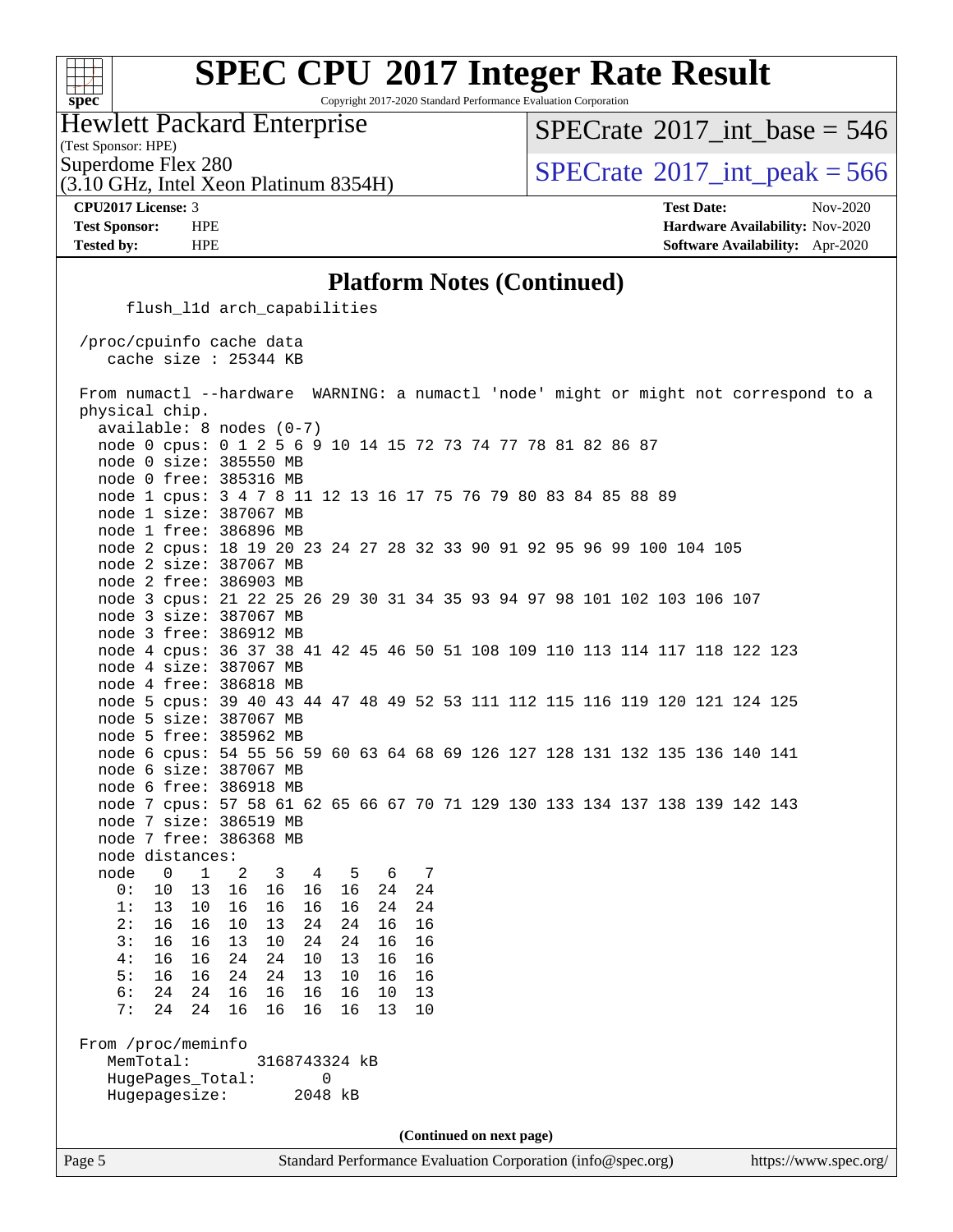#### **[SPEC CPU](http://www.spec.org/auto/cpu2017/Docs/result-fields.html#SPECCPU2017IntegerRateResult)[2017 Integer Rate Result](http://www.spec.org/auto/cpu2017/Docs/result-fields.html#SPECCPU2017IntegerRateResult)**  $+\!\!+\!\!$ **[spec](http://www.spec.org/)** Copyright 2017-2020 Standard Performance Evaluation Corporation Hewlett Packard Enterprise [SPECrate](http://www.spec.org/auto/cpu2017/Docs/result-fields.html#SPECrate2017intbase)<sup>®</sup>2017 int base = 546 (Test Sponsor: HPE) Superdome Flex 280<br>  $\begin{array}{c}\n\text{SPECTate} \textcirc 2017\_int\_peak = 566 \\
\text{SPECTate} \textcirc 2017\_int\_peak = 566\n\end{array}$ (3.10 GHz, Intel Xeon Platinum 8354H) **[CPU2017 License:](http://www.spec.org/auto/cpu2017/Docs/result-fields.html#CPU2017License)** 3 **[Test Date:](http://www.spec.org/auto/cpu2017/Docs/result-fields.html#TestDate)** Nov-2020 **[Test Sponsor:](http://www.spec.org/auto/cpu2017/Docs/result-fields.html#TestSponsor)** HPE **[Hardware Availability:](http://www.spec.org/auto/cpu2017/Docs/result-fields.html#HardwareAvailability)** Nov-2020 **[Tested by:](http://www.spec.org/auto/cpu2017/Docs/result-fields.html#Testedby)** HPE **[Software Availability:](http://www.spec.org/auto/cpu2017/Docs/result-fields.html#SoftwareAvailability)** Apr-2020 **[Platform Notes \(Continued\)](http://www.spec.org/auto/cpu2017/Docs/result-fields.html#PlatformNotes)** /usr/bin/lsb\_release -d Red Hat Enterprise Linux release 8.2 (Ootpa) From /etc/\*release\* /etc/\*version\* hpe-foundation-release: HPE Foundation Software 2.4, Build 734.0820.200723T0100.a.rhel82hpe-200723T0100 os-release: NAME="Red Hat Enterprise Linux" VERSION="8.2 (Ootpa)" ID="rhel"

UTC 2020 x86\_64 x86\_64 x86\_64 GNU/Linux

Kernel self-reported vulnerability status:

PLATFORM\_ID="platform:el8"

PRETTY\_NAME="Red Hat Enterprise Linux 8.2 (Ootpa)"

 redhat-release: Red Hat Enterprise Linux release 8.2 (Ootpa) system-release: Red Hat Enterprise Linux release 8.2 (Ootpa) system-release-cpe: cpe:/o:redhat:enterprise\_linux:8.2:ga

 ID\_LIKE="fedora" VERSION\_ID="8.2"

ANSI\_COLOR="0;31"

uname -a:

```
 itlb_multihit: Not affected
 CVE-2018-3620 (L1 Terminal Fault): Not affected
 Microarchitectural Data Sampling: Not affected
 CVE-2017-5754 (Meltdown): Not affected
 CVE-2018-3639 (Speculative Store Bypass): Mitigation: Speculative Store Bypass disabled
                                      via prctl and seccomp
 CVE-2017-5753 (Spectre variant 1): Mitigation: usercopy/swapgs barriers and __user
                                      pointer sanitization
 CVE-2017-5715 (Spectre variant 2): Mitigation: Enhanced IBRS, IBPB: conditional,
                                      RSB filling
 tsx_async_abort: Not affected
 run-level 3 Nov 24 03:19
 SPEC is set to: /home/cpu2017
   Filesystem Type Size Used Avail Use% Mounted on
   /dev/mapper/rhel-home xfs 876G 186G 690G 22% /home
 From /sys/devices/virtual/dmi/id
    BIOS: HPE Bundle:1.0.142 SFW:008.000.189.000.2010080501 10/08/2020
    Vendor: HPE
                               (Continued on next page)
```
Linux ch-620.fchst.rdlabs.hpecorp.net 4.18.0-193.el8.x86\_64 #1 SMP Fri Mar 27 14:35:58

| Page 6 | Standard Performance Evaluation Corporation (info@spec.org) | https://www.spec.org/ |
|--------|-------------------------------------------------------------|-----------------------|
|--------|-------------------------------------------------------------|-----------------------|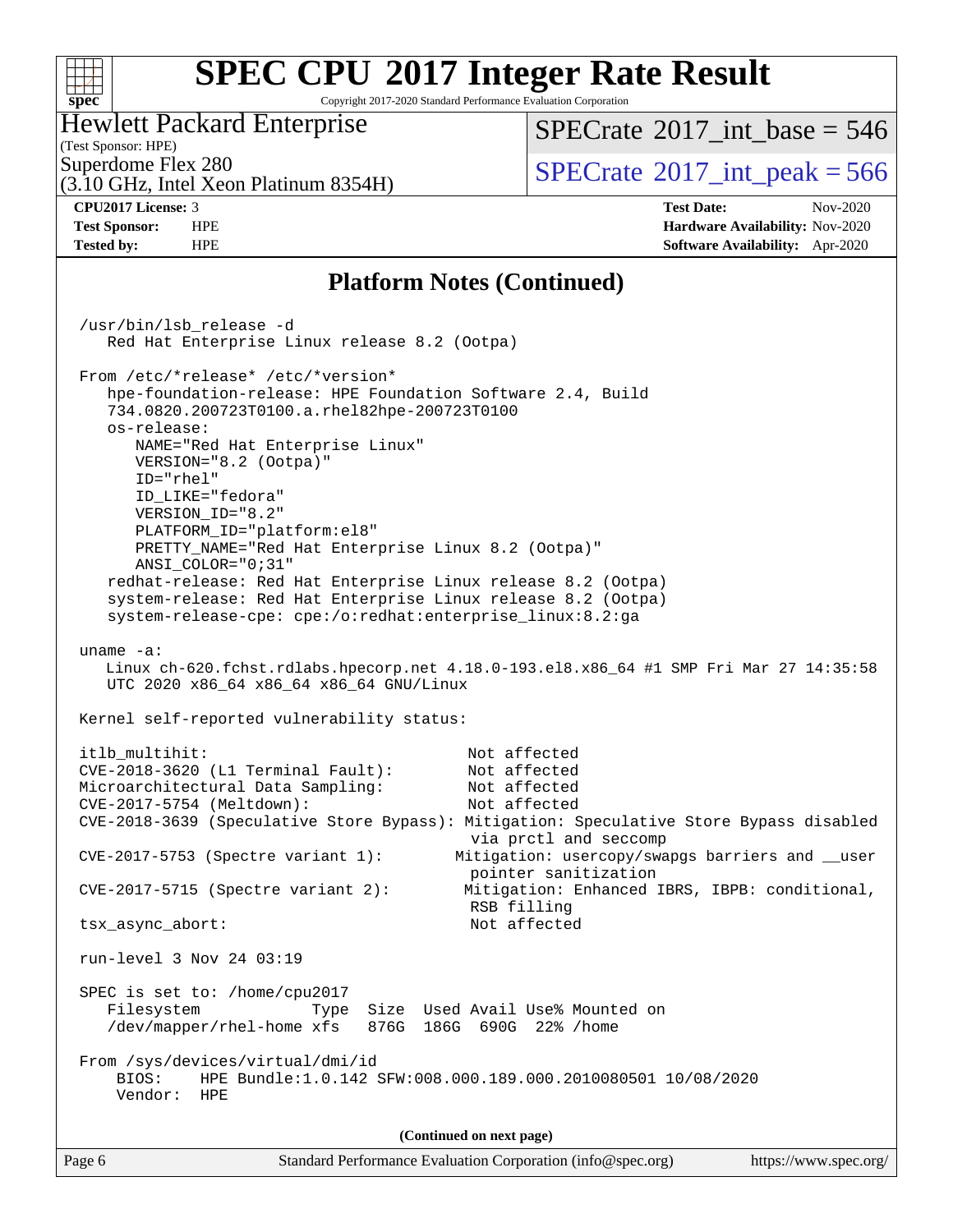#### **[spec](http://www.spec.org/)**

# **[SPEC CPU](http://www.spec.org/auto/cpu2017/Docs/result-fields.html#SPECCPU2017IntegerRateResult)[2017 Integer Rate Result](http://www.spec.org/auto/cpu2017/Docs/result-fields.html#SPECCPU2017IntegerRateResult)**

Copyright 2017-2020 Standard Performance Evaluation Corporation

#### Hewlett Packard Enterprise

(Test Sponsor: HPE)

 $SPECrate$ <sup>®</sup>[2017\\_int\\_base =](http://www.spec.org/auto/cpu2017/Docs/result-fields.html#SPECrate2017intbase) 546

(3.10 GHz, Intel Xeon Platinum 8354H)

Superdome Flex 280<br>  $\begin{array}{|c|c|c|c|c|}\n\hline\n\text{Superdone} & \text{Hex 280} \\
\hline\n\text{SPECrate} & 2017 \text{ int } peak = 566\n\hline\n\end{array}$  $\begin{array}{|c|c|c|c|c|}\n\hline\n\text{Superdone} & \text{Hex 280} \\
\hline\n\text{SPECrate} & 2017 \text{ int } peak = 566\n\hline\n\end{array}$  $\begin{array}{|c|c|c|c|c|}\n\hline\n\text{Superdone} & \text{Hex 280} \\
\hline\n\text{SPECrate} & 2017 \text{ int } peak = 566\n\hline\n\end{array}$ 

**[CPU2017 License:](http://www.spec.org/auto/cpu2017/Docs/result-fields.html#CPU2017License)** 3 **[Test Date:](http://www.spec.org/auto/cpu2017/Docs/result-fields.html#TestDate)** Nov-2020 **[Test Sponsor:](http://www.spec.org/auto/cpu2017/Docs/result-fields.html#TestSponsor)** HPE **[Hardware Availability:](http://www.spec.org/auto/cpu2017/Docs/result-fields.html#HardwareAvailability)** Nov-2020 **[Tested by:](http://www.spec.org/auto/cpu2017/Docs/result-fields.html#Testedby)** HPE **[Software Availability:](http://www.spec.org/auto/cpu2017/Docs/result-fields.html#SoftwareAvailability)** Apr-2020

#### **[Platform Notes \(Continued\)](http://www.spec.org/auto/cpu2017/Docs/result-fields.html#PlatformNotes)**

 Product: Superdome Flex 280 Product Family: 1590PID02020001 Serial: 5UF0130953

 Additional information from dmidecode follows. WARNING: Use caution when you interpret this section. The 'dmidecode' program reads system data which is "intended to allow hardware to be accurately determined", but the intent may not be met, as there are frequent changes to hardware, firmware, and the "DMTF SMBIOS" standard. Memory:

 24x Hynix HMABAGL7ABR4N-XN 128 GB 4 rank 3200 24x NO DIMM NO DIMM

(End of data from sysinfo program)

#### **[Compiler Version Notes](http://www.spec.org/auto/cpu2017/Docs/result-fields.html#CompilerVersionNotes)**

Page 7 Standard Performance Evaluation Corporation [\(info@spec.org\)](mailto:info@spec.org) <https://www.spec.org/> ==============================================================================  $C \qquad \qquad \vert \quad 502.\text{gcc\_r}(\text{peak})$ ------------------------------------------------------------------------------ Intel(R) C Compiler for applications running on IA-32, Version 2021.1 NextGen Build 20200304 Copyright (C) 1985-2020 Intel Corporation. All rights reserved. ------------------------------------------------------------------------------ ============================================================================== C  $\vert$  500.perlbench\_r(base) 502.gcc\_r(base) 505.mcf\_r(base, peak)  $\frac{1}{1}$  525.x264\_r(base, peak) 557.xz\_r(base) ------------------------------------------------------------------------------ Intel(R) C Compiler for applications running on Intel(R) 64, Version 2021.1 NextGen Build 20200304 Copyright (C) 1985-2020 Intel Corporation. All rights reserved. ------------------------------------------------------------------------------ ==============================================================================  $C$  | 500.perlbench\_r(peak) 557.xz\_r(peak) ------------------------------------------------------------------------------ Intel(R) C Intel(R) 64 Compiler for applications running on Intel(R) 64, Version 19.1.1.217 Build 20200306 Copyright (C) 1985-2020 Intel Corporation. All rights reserved. ------------------------------------------------------------------------------ ==============================================================================  $C \qquad \qquad$  | 502.gcc  $r(\text{peak})$ ------------------------------------------------------------------------------ Intel(R) C Compiler for applications running on IA-32, Version 2021.1 NextGen Build 20200304 **(Continued on next page)**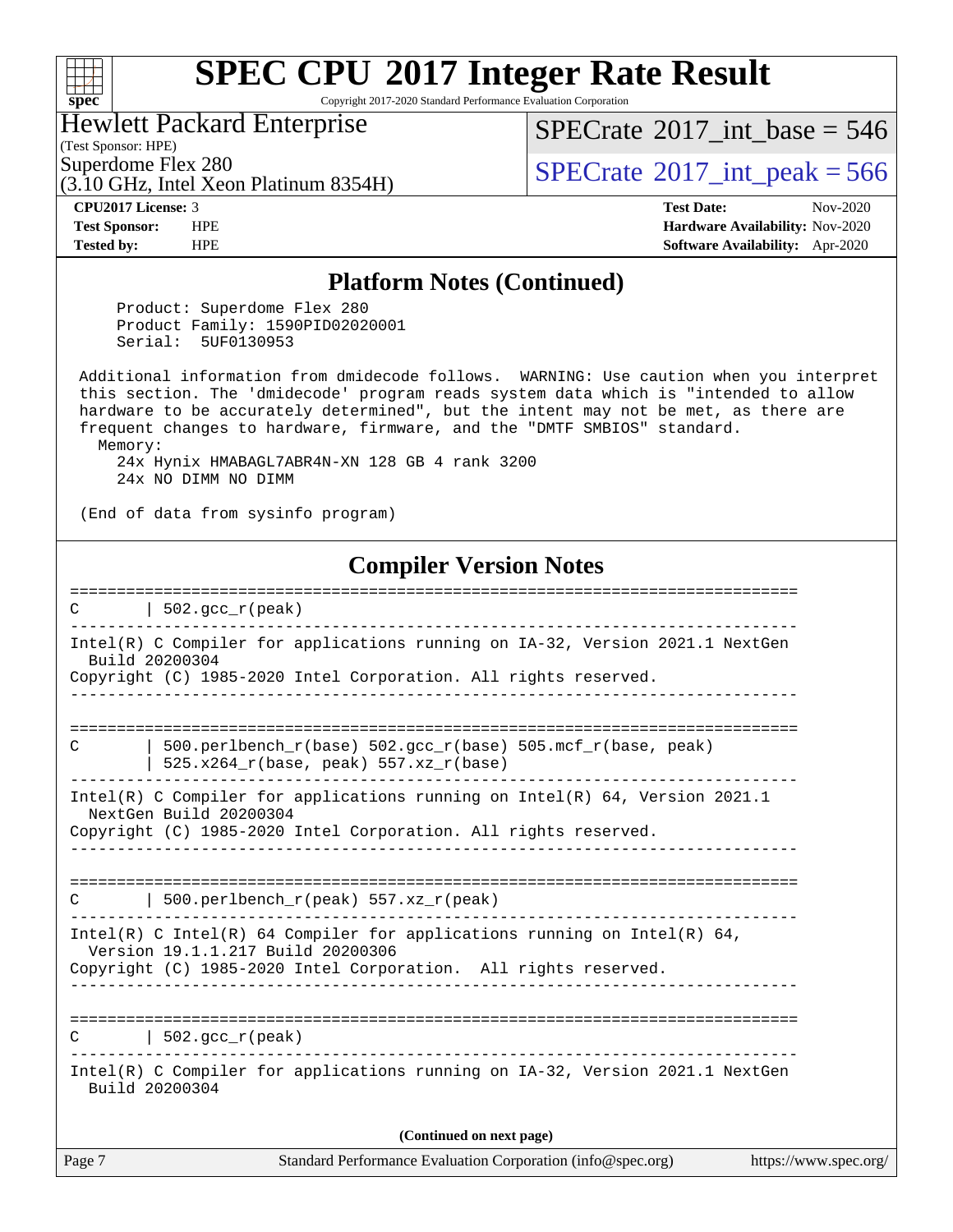| C. | Ù | e |  |
|----|---|---|--|

Copyright 2017-2020 Standard Performance Evaluation Corporation

Hewlett Packard Enterprise

(Test Sponsor: HPE)

 $SPECrate$ <sup>®</sup>[2017\\_int\\_base =](http://www.spec.org/auto/cpu2017/Docs/result-fields.html#SPECrate2017intbase) 546

Superdome Flex 280<br>(3.10 GHz, Intel Xeon Platinum 8354H)  $\begin{array}{|l|l|}\n\hline\n\text{SPECrate} @ 2017\_int\_peak = 566\n\end{array}$  $\begin{array}{|l|l|}\n\hline\n\text{SPECrate} @ 2017\_int\_peak = 566\n\end{array}$  $\begin{array}{|l|l|}\n\hline\n\text{SPECrate} @ 2017\_int\_peak = 566\n\end{array}$ 

**[CPU2017 License:](http://www.spec.org/auto/cpu2017/Docs/result-fields.html#CPU2017License)** 3 **[Test Date:](http://www.spec.org/auto/cpu2017/Docs/result-fields.html#TestDate)** Nov-2020 **[Test Sponsor:](http://www.spec.org/auto/cpu2017/Docs/result-fields.html#TestSponsor)** HPE **[Hardware Availability:](http://www.spec.org/auto/cpu2017/Docs/result-fields.html#HardwareAvailability)** Nov-2020 **[Tested by:](http://www.spec.org/auto/cpu2017/Docs/result-fields.html#Testedby)** HPE **[Software Availability:](http://www.spec.org/auto/cpu2017/Docs/result-fields.html#SoftwareAvailability)** Apr-2020

#### **[Compiler Version Notes \(Continued\)](http://www.spec.org/auto/cpu2017/Docs/result-fields.html#CompilerVersionNotes)**

| Page 8 | Standard Performance Evaluation Corporation (info@spec.org)                                                                                                                      | https://www.spec.org/ |
|--------|----------------------------------------------------------------------------------------------------------------------------------------------------------------------------------|-----------------------|
|        | (Continued on next page)                                                                                                                                                         |                       |
| $C++$  | 520.omnetpp_r(base, peak) 523.xalancbmk_r(base, peak)                                                                                                                            |                       |
|        |                                                                                                                                                                                  |                       |
|        | Intel(R) C Intel(R) 64 Compiler for applications running on Intel(R) 64,<br>Version 19.1.1.217 Build 20200306<br>Copyright (C) 1985-2020 Intel Corporation. All rights reserved. |                       |
|        | 500.perlbench_r(peak) $557. xz_r$ (peak)                                                                                                                                         |                       |
|        | Copyright (C) 1985-2020 Intel Corporation. All rights reserved.                                                                                                                  |                       |
|        | Intel(R) C Compiler for applications running on $Intel(R) 64$ , Version 2021.1<br>NextGen Build 20200304                                                                         |                       |
| C      | 500.perlbench_r(base) 502.gcc_r(base) 505.mcf_r(base, peak)<br>525.x264_r(base, peak) 557.xz_r(base)                                                                             |                       |
|        | Intel(R) C Compiler for applications running on IA-32, Version 2021.1 NextGen<br>Build 20200304<br>Copyright (C) 1985-2020 Intel Corporation. All rights reserved.               |                       |
| C      | $\vert$ 502.gcc_r(peak)                                                                                                                                                          |                       |
|        | Copyright (C) 1985-2020 Intel Corporation. All rights reserved.                                                                                                                  |                       |
|        | Intel(R) C Intel(R) 64 Compiler for applications running on Intel(R) 64,<br>Version 19.1.1.217 Build 20200306                                                                    |                       |
|        | 500.perlbench_r(peak) $557. xz_r$ (peak)                                                                                                                                         |                       |
|        | Intel(R) C Compiler for applications running on Intel(R) 64, Version 2021.1<br>NextGen Build 20200304<br>Copyright (C) 1985-2020 Intel Corporation. All rights reserved.         |                       |
| C      | 500.perlbench_r(base) 502.gcc_r(base) 505.mcf_r(base, peak)<br>525.x264_r(base, peak) 557.xz_r(base)                                                                             |                       |
|        | Copyright (C) 1985-2020 Intel Corporation. All rights reserved.                                                                                                                  |                       |
|        |                                                                                                                                                                                  |                       |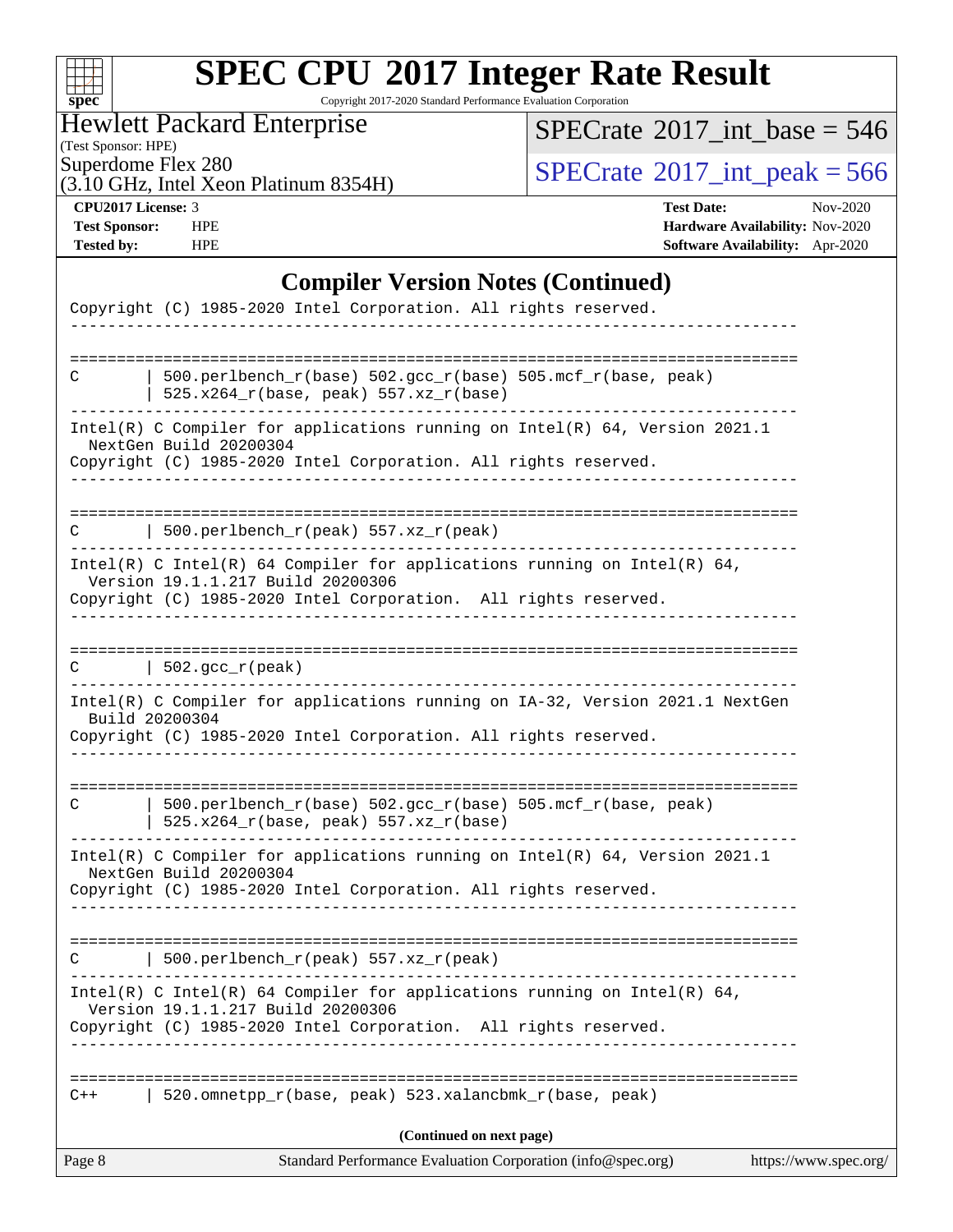| ÷ | S.<br>оe |  |  |  |  |  |  |
|---|----------|--|--|--|--|--|--|

Copyright 2017-2020 Standard Performance Evaluation Corporation

### Hewlett Packard Enterprise

(Test Sponsor: HPE)

 $SPECrate$ <sup>®</sup>[2017\\_int\\_base =](http://www.spec.org/auto/cpu2017/Docs/result-fields.html#SPECrate2017intbase) 546

(3.10 GHz, Intel Xeon Platinum 8354H)

Superdome Flex 280<br>  $\begin{array}{c}\n\text{SPECTate} \textcirc 2017\_int\_peak = 566 \\
\text{SPECTate} \textcirc 2017\_int\_peak = 566\n\end{array}$ 

**[CPU2017 License:](http://www.spec.org/auto/cpu2017/Docs/result-fields.html#CPU2017License)** 3 **[Test Date:](http://www.spec.org/auto/cpu2017/Docs/result-fields.html#TestDate)** Nov-2020 **[Test Sponsor:](http://www.spec.org/auto/cpu2017/Docs/result-fields.html#TestSponsor)** HPE **[Hardware Availability:](http://www.spec.org/auto/cpu2017/Docs/result-fields.html#HardwareAvailability)** Nov-2020 **[Tested by:](http://www.spec.org/auto/cpu2017/Docs/result-fields.html#Testedby)** HPE **[Software Availability:](http://www.spec.org/auto/cpu2017/Docs/result-fields.html#SoftwareAvailability)** Apr-2020

#### **[Compiler Version Notes \(Continued\)](http://www.spec.org/auto/cpu2017/Docs/result-fields.html#CompilerVersionNotes)**

| 531.deepsjeng\_r(base, peak) 541.leela\_r(base, peak)

------------------------------------------------------------------------------ Intel(R) C++ Compiler for applications running on Intel(R) 64, Version 2021.1 NextGen Build 20200304 Copyright (C) 1985-2020 Intel Corporation. All rights reserved. ------------------------------------------------------------------------------ ==============================================================================

Fortran | 548.exchange2\_r(base, peak)

------------------------------------------------------------------------------ Intel(R) Fortran Intel(R) 64 Compiler for applications running on Intel(R)

64, Version 19.1.1.217 Build 20200306

Copyright (C) 1985-2020 Intel Corporation. All rights reserved. ------------------------------------------------------------------------------

### **[Base Compiler Invocation](http://www.spec.org/auto/cpu2017/Docs/result-fields.html#BaseCompilerInvocation)**

[C benchmarks](http://www.spec.org/auto/cpu2017/Docs/result-fields.html#Cbenchmarks): [icc](http://www.spec.org/cpu2017/results/res2020q4/cpu2017-20201207-24504.flags.html#user_CCbase_intel_icc_66fc1ee009f7361af1fbd72ca7dcefbb700085f36577c54f309893dd4ec40d12360134090235512931783d35fd58c0460139e722d5067c5574d8eaf2b3e37e92)

[C++ benchmarks:](http://www.spec.org/auto/cpu2017/Docs/result-fields.html#CXXbenchmarks) [icpc](http://www.spec.org/cpu2017/results/res2020q4/cpu2017-20201207-24504.flags.html#user_CXXbase_intel_icpc_c510b6838c7f56d33e37e94d029a35b4a7bccf4766a728ee175e80a419847e808290a9b78be685c44ab727ea267ec2f070ec5dc83b407c0218cded6866a35d07)

[Fortran benchmarks](http://www.spec.org/auto/cpu2017/Docs/result-fields.html#Fortranbenchmarks): [ifort](http://www.spec.org/cpu2017/results/res2020q4/cpu2017-20201207-24504.flags.html#user_FCbase_intel_ifort_8111460550e3ca792625aed983ce982f94888b8b503583aa7ba2b8303487b4d8a21a13e7191a45c5fd58ff318f48f9492884d4413fa793fd88dd292cad7027ca)

### **[Base Portability Flags](http://www.spec.org/auto/cpu2017/Docs/result-fields.html#BasePortabilityFlags)**

 500.perlbench\_r: [-DSPEC\\_LP64](http://www.spec.org/cpu2017/results/res2020q4/cpu2017-20201207-24504.flags.html#b500.perlbench_r_basePORTABILITY_DSPEC_LP64) [-DSPEC\\_LINUX\\_X64](http://www.spec.org/cpu2017/results/res2020q4/cpu2017-20201207-24504.flags.html#b500.perlbench_r_baseCPORTABILITY_DSPEC_LINUX_X64) 502.gcc\_r: [-DSPEC\\_LP64](http://www.spec.org/cpu2017/results/res2020q4/cpu2017-20201207-24504.flags.html#suite_basePORTABILITY502_gcc_r_DSPEC_LP64) 505.mcf\_r: [-DSPEC\\_LP64](http://www.spec.org/cpu2017/results/res2020q4/cpu2017-20201207-24504.flags.html#suite_basePORTABILITY505_mcf_r_DSPEC_LP64) 520.omnetpp\_r: [-DSPEC\\_LP64](http://www.spec.org/cpu2017/results/res2020q4/cpu2017-20201207-24504.flags.html#suite_basePORTABILITY520_omnetpp_r_DSPEC_LP64) 523.xalancbmk\_r: [-DSPEC\\_LP64](http://www.spec.org/cpu2017/results/res2020q4/cpu2017-20201207-24504.flags.html#suite_basePORTABILITY523_xalancbmk_r_DSPEC_LP64) [-DSPEC\\_LINUX](http://www.spec.org/cpu2017/results/res2020q4/cpu2017-20201207-24504.flags.html#b523.xalancbmk_r_baseCXXPORTABILITY_DSPEC_LINUX) 525.x264\_r: [-DSPEC\\_LP64](http://www.spec.org/cpu2017/results/res2020q4/cpu2017-20201207-24504.flags.html#suite_basePORTABILITY525_x264_r_DSPEC_LP64) 531.deepsjeng\_r: [-DSPEC\\_LP64](http://www.spec.org/cpu2017/results/res2020q4/cpu2017-20201207-24504.flags.html#suite_basePORTABILITY531_deepsjeng_r_DSPEC_LP64) 541.leela\_r: [-DSPEC\\_LP64](http://www.spec.org/cpu2017/results/res2020q4/cpu2017-20201207-24504.flags.html#suite_basePORTABILITY541_leela_r_DSPEC_LP64) 548.exchange2\_r: [-DSPEC\\_LP64](http://www.spec.org/cpu2017/results/res2020q4/cpu2017-20201207-24504.flags.html#suite_basePORTABILITY548_exchange2_r_DSPEC_LP64) 557.xz\_r: [-DSPEC\\_LP64](http://www.spec.org/cpu2017/results/res2020q4/cpu2017-20201207-24504.flags.html#suite_basePORTABILITY557_xz_r_DSPEC_LP64)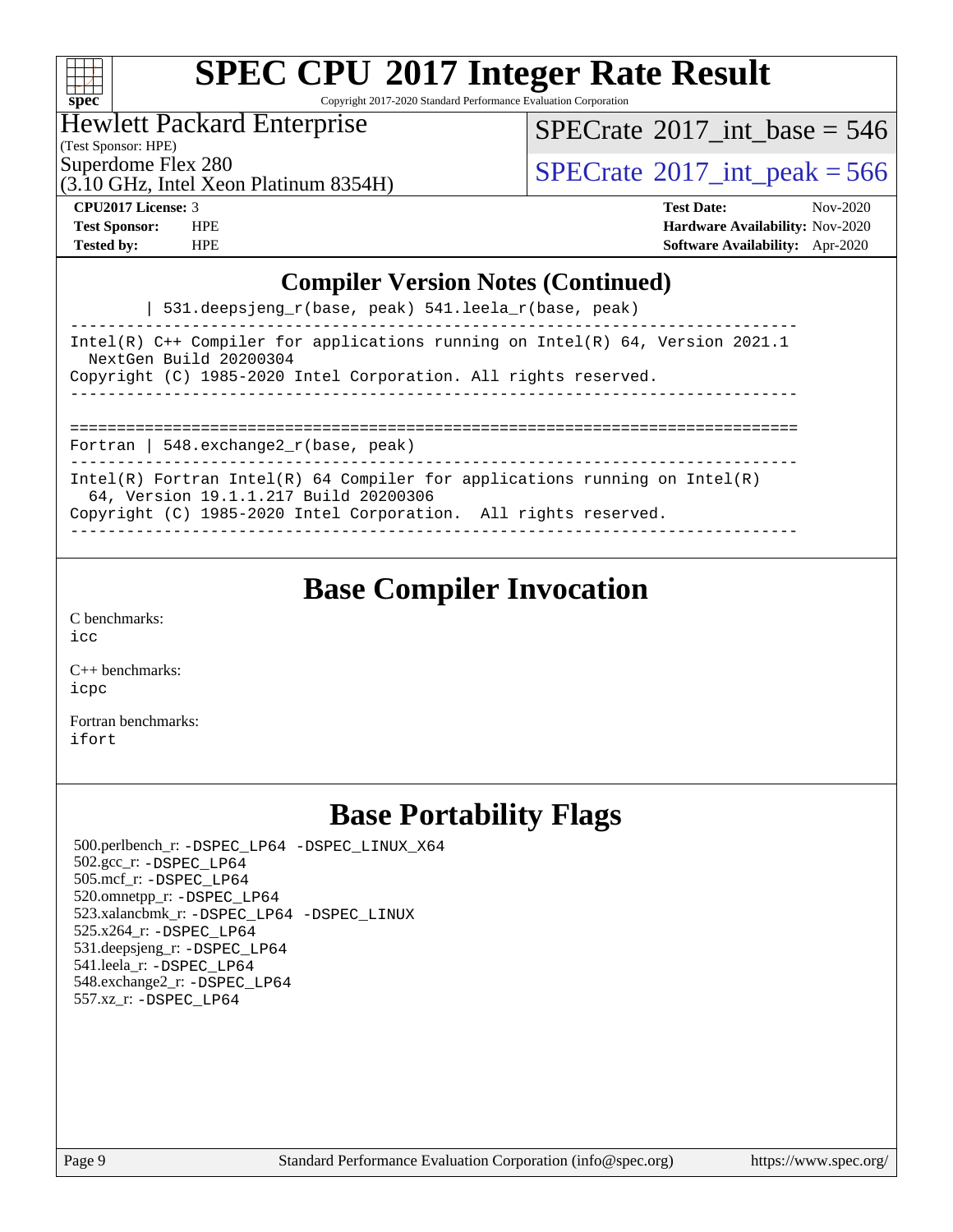#### $+\ +$ **[spec](http://www.spec.org/)**

# **[SPEC CPU](http://www.spec.org/auto/cpu2017/Docs/result-fields.html#SPECCPU2017IntegerRateResult)[2017 Integer Rate Result](http://www.spec.org/auto/cpu2017/Docs/result-fields.html#SPECCPU2017IntegerRateResult)**

Copyright 2017-2020 Standard Performance Evaluation Corporation

#### Hewlett Packard Enterprise

(Test Sponsor: HPE)

 $SPECTate$ <sup>®</sup>[2017\\_int\\_base =](http://www.spec.org/auto/cpu2017/Docs/result-fields.html#SPECrate2017intbase) 546

(3.10 GHz, Intel Xeon Platinum 8354H)

Superdome Flex 280<br>  $\begin{array}{c}\n\text{SPECTate} \textcirc 2017\_int\_peak = 566 \\
\text{SPECTate} \textcirc 2017\_int\_peak = 566\n\end{array}$ 

**[CPU2017 License:](http://www.spec.org/auto/cpu2017/Docs/result-fields.html#CPU2017License)** 3 **[Test Date:](http://www.spec.org/auto/cpu2017/Docs/result-fields.html#TestDate)** Nov-2020 **[Test Sponsor:](http://www.spec.org/auto/cpu2017/Docs/result-fields.html#TestSponsor)** HPE **[Hardware Availability:](http://www.spec.org/auto/cpu2017/Docs/result-fields.html#HardwareAvailability)** Nov-2020 **[Tested by:](http://www.spec.org/auto/cpu2017/Docs/result-fields.html#Testedby)** HPE **[Software Availability:](http://www.spec.org/auto/cpu2017/Docs/result-fields.html#SoftwareAvailability)** Apr-2020

### **[Base Optimization Flags](http://www.spec.org/auto/cpu2017/Docs/result-fields.html#BaseOptimizationFlags)**

#### [C benchmarks](http://www.spec.org/auto/cpu2017/Docs/result-fields.html#Cbenchmarks):

[-m64](http://www.spec.org/cpu2017/results/res2020q4/cpu2017-20201207-24504.flags.html#user_CCbase_m64-icc) [-qnextgen](http://www.spec.org/cpu2017/results/res2020q4/cpu2017-20201207-24504.flags.html#user_CCbase_f-qnextgen) [-std=c11](http://www.spec.org/cpu2017/results/res2020q4/cpu2017-20201207-24504.flags.html#user_CCbase_std-icc-std_0e1c27790398a4642dfca32ffe6c27b5796f9c2d2676156f2e42c9c44eaad0c049b1cdb667a270c34d979996257aeb8fc440bfb01818dbc9357bd9d174cb8524) [-Wl,-plugin-opt=-x86-branches-within-32B-boundaries](http://www.spec.org/cpu2017/results/res2020q4/cpu2017-20201207-24504.flags.html#user_CCbase_f-x86-branches-within-32B-boundaries_0098b4e4317ae60947b7b728078a624952a08ac37a3c797dfb4ffeb399e0c61a9dd0f2f44ce917e9361fb9076ccb15e7824594512dd315205382d84209e912f3) [-Wl,-z,muldefs](http://www.spec.org/cpu2017/results/res2020q4/cpu2017-20201207-24504.flags.html#user_CCbase_link_force_multiple1_b4cbdb97b34bdee9ceefcfe54f4c8ea74255f0b02a4b23e853cdb0e18eb4525ac79b5a88067c842dd0ee6996c24547a27a4b99331201badda8798ef8a743f577) [-xCORE-AVX512](http://www.spec.org/cpu2017/results/res2020q4/cpu2017-20201207-24504.flags.html#user_CCbase_f-xCORE-AVX512) [-O3](http://www.spec.org/cpu2017/results/res2020q4/cpu2017-20201207-24504.flags.html#user_CCbase_f-O3) [-ffast-math](http://www.spec.org/cpu2017/results/res2020q4/cpu2017-20201207-24504.flags.html#user_CCbase_f-ffast-math) [-flto](http://www.spec.org/cpu2017/results/res2020q4/cpu2017-20201207-24504.flags.html#user_CCbase_f-flto) [-mfpmath=sse](http://www.spec.org/cpu2017/results/res2020q4/cpu2017-20201207-24504.flags.html#user_CCbase_f-mfpmath_70eb8fac26bde974f8ab713bc9086c5621c0b8d2f6c86f38af0bd7062540daf19db5f3a066d8c6684be05d84c9b6322eb3b5be6619d967835195b93d6c02afa1) [-funroll-loops](http://www.spec.org/cpu2017/results/res2020q4/cpu2017-20201207-24504.flags.html#user_CCbase_f-funroll-loops) [-fuse-ld=gold](http://www.spec.org/cpu2017/results/res2020q4/cpu2017-20201207-24504.flags.html#user_CCbase_f-fuse-ld_920b3586e2b8c6e0748b9c84fa9b744736ba725a32cab14ad8f3d4ad28eecb2f59d1144823d2e17006539a88734fe1fc08fc3035f7676166309105a78aaabc32) [-qopt-mem-layout-trans=4](http://www.spec.org/cpu2017/results/res2020q4/cpu2017-20201207-24504.flags.html#user_CCbase_f-qopt-mem-layout-trans_fa39e755916c150a61361b7846f310bcdf6f04e385ef281cadf3647acec3f0ae266d1a1d22d972a7087a248fd4e6ca390a3634700869573d231a252c784941a8) [-L/usr/local/IntelCompiler19/compilers\\_and\\_libraries\\_2020.1.217/linux/compiler/lib/intel64\\_lin](http://www.spec.org/cpu2017/results/res2020q4/cpu2017-20201207-24504.flags.html#user_CCbase_linkpath_2cb6f503891ebf8baee7515f4e7d4ec1217444d1d05903cc0091ac4158de400651d2b2313a9fa414cb8a8f0e16ab029634f5c6db340f400369c190d4db8a54a0) [-lqkmalloc](http://www.spec.org/cpu2017/results/res2020q4/cpu2017-20201207-24504.flags.html#user_CCbase_qkmalloc_link_lib_79a818439969f771c6bc311cfd333c00fc099dad35c030f5aab9dda831713d2015205805422f83de8875488a2991c0a156aaa600e1f9138f8fc37004abc96dc5) [C++ benchmarks](http://www.spec.org/auto/cpu2017/Docs/result-fields.html#CXXbenchmarks): [-m64](http://www.spec.org/cpu2017/results/res2020q4/cpu2017-20201207-24504.flags.html#user_CXXbase_m64-icc) [-qnextgen](http://www.spec.org/cpu2017/results/res2020q4/cpu2017-20201207-24504.flags.html#user_CXXbase_f-qnextgen) [-Wl,-plugin-opt=-x86-branches-within-32B-boundaries](http://www.spec.org/cpu2017/results/res2020q4/cpu2017-20201207-24504.flags.html#user_CXXbase_f-x86-branches-within-32B-boundaries_0098b4e4317ae60947b7b728078a624952a08ac37a3c797dfb4ffeb399e0c61a9dd0f2f44ce917e9361fb9076ccb15e7824594512dd315205382d84209e912f3) [-Wl,-z,muldefs](http://www.spec.org/cpu2017/results/res2020q4/cpu2017-20201207-24504.flags.html#user_CXXbase_link_force_multiple1_b4cbdb97b34bdee9ceefcfe54f4c8ea74255f0b02a4b23e853cdb0e18eb4525ac79b5a88067c842dd0ee6996c24547a27a4b99331201badda8798ef8a743f577) [-xCORE-AVX512](http://www.spec.org/cpu2017/results/res2020q4/cpu2017-20201207-24504.flags.html#user_CXXbase_f-xCORE-AVX512) [-O3](http://www.spec.org/cpu2017/results/res2020q4/cpu2017-20201207-24504.flags.html#user_CXXbase_f-O3) [-ffast-math](http://www.spec.org/cpu2017/results/res2020q4/cpu2017-20201207-24504.flags.html#user_CXXbase_f-ffast-math) [-flto](http://www.spec.org/cpu2017/results/res2020q4/cpu2017-20201207-24504.flags.html#user_CXXbase_f-flto) [-mfpmath=sse](http://www.spec.org/cpu2017/results/res2020q4/cpu2017-20201207-24504.flags.html#user_CXXbase_f-mfpmath_70eb8fac26bde974f8ab713bc9086c5621c0b8d2f6c86f38af0bd7062540daf19db5f3a066d8c6684be05d84c9b6322eb3b5be6619d967835195b93d6c02afa1) [-funroll-loops](http://www.spec.org/cpu2017/results/res2020q4/cpu2017-20201207-24504.flags.html#user_CXXbase_f-funroll-loops) [-fuse-ld=gold](http://www.spec.org/cpu2017/results/res2020q4/cpu2017-20201207-24504.flags.html#user_CXXbase_f-fuse-ld_920b3586e2b8c6e0748b9c84fa9b744736ba725a32cab14ad8f3d4ad28eecb2f59d1144823d2e17006539a88734fe1fc08fc3035f7676166309105a78aaabc32) [-qopt-mem-layout-trans=4](http://www.spec.org/cpu2017/results/res2020q4/cpu2017-20201207-24504.flags.html#user_CXXbase_f-qopt-mem-layout-trans_fa39e755916c150a61361b7846f310bcdf6f04e385ef281cadf3647acec3f0ae266d1a1d22d972a7087a248fd4e6ca390a3634700869573d231a252c784941a8) [-L/usr/local/IntelCompiler19/compilers\\_and\\_libraries\\_2020.1.217/linux/compiler/lib/intel64\\_lin](http://www.spec.org/cpu2017/results/res2020q4/cpu2017-20201207-24504.flags.html#user_CXXbase_linkpath_2cb6f503891ebf8baee7515f4e7d4ec1217444d1d05903cc0091ac4158de400651d2b2313a9fa414cb8a8f0e16ab029634f5c6db340f400369c190d4db8a54a0) [-lqkmalloc](http://www.spec.org/cpu2017/results/res2020q4/cpu2017-20201207-24504.flags.html#user_CXXbase_qkmalloc_link_lib_79a818439969f771c6bc311cfd333c00fc099dad35c030f5aab9dda831713d2015205805422f83de8875488a2991c0a156aaa600e1f9138f8fc37004abc96dc5) [Fortran benchmarks](http://www.spec.org/auto/cpu2017/Docs/result-fields.html#Fortranbenchmarks): [-m64](http://www.spec.org/cpu2017/results/res2020q4/cpu2017-20201207-24504.flags.html#user_FCbase_m64-icc) [-Wl,-plugin-opt=-x86-branches-within-32B-boundaries](http://www.spec.org/cpu2017/results/res2020q4/cpu2017-20201207-24504.flags.html#user_FCbase_f-x86-branches-within-32B-boundaries_0098b4e4317ae60947b7b728078a624952a08ac37a3c797dfb4ffeb399e0c61a9dd0f2f44ce917e9361fb9076ccb15e7824594512dd315205382d84209e912f3) [-Wl,-z,muldefs](http://www.spec.org/cpu2017/results/res2020q4/cpu2017-20201207-24504.flags.html#user_FCbase_link_force_multiple1_b4cbdb97b34bdee9ceefcfe54f4c8ea74255f0b02a4b23e853cdb0e18eb4525ac79b5a88067c842dd0ee6996c24547a27a4b99331201badda8798ef8a743f577) [-xCORE-AVX512](http://www.spec.org/cpu2017/results/res2020q4/cpu2017-20201207-24504.flags.html#user_FCbase_f-xCORE-AVX512) [-O3](http://www.spec.org/cpu2017/results/res2020q4/cpu2017-20201207-24504.flags.html#user_FCbase_f-O3) [-ipo](http://www.spec.org/cpu2017/results/res2020q4/cpu2017-20201207-24504.flags.html#user_FCbase_f-ipo) [-no-prec-div](http://www.spec.org/cpu2017/results/res2020q4/cpu2017-20201207-24504.flags.html#user_FCbase_f-no-prec-div) [-qopt-mem-layout-trans=4](http://www.spec.org/cpu2017/results/res2020q4/cpu2017-20201207-24504.flags.html#user_FCbase_f-qopt-mem-layout-trans_fa39e755916c150a61361b7846f310bcdf6f04e385ef281cadf3647acec3f0ae266d1a1d22d972a7087a248fd4e6ca390a3634700869573d231a252c784941a8) [-nostandard-realloc-lhs](http://www.spec.org/cpu2017/results/res2020q4/cpu2017-20201207-24504.flags.html#user_FCbase_f_2003_std_realloc_82b4557e90729c0f113870c07e44d33d6f5a304b4f63d4c15d2d0f1fab99f5daaed73bdb9275d9ae411527f28b936061aa8b9c8f2d63842963b95c9dd6426b8a) [-align array32byte](http://www.spec.org/cpu2017/results/res2020q4/cpu2017-20201207-24504.flags.html#user_FCbase_align_array32byte_b982fe038af199962ba9a80c053b8342c548c85b40b8e86eb3cc33dee0d7986a4af373ac2d51c3f7cf710a18d62fdce2948f201cd044323541f22fc0fffc51b6) [-auto](http://www.spec.org/cpu2017/results/res2020q4/cpu2017-20201207-24504.flags.html#user_FCbase_f-auto) [-mbranches-within-32B-boundaries](http://www.spec.org/cpu2017/results/res2020q4/cpu2017-20201207-24504.flags.html#user_FCbase_f-mbranches-within-32B-boundaries)

[-L/usr/local/IntelCompiler19/compilers\\_and\\_libraries\\_2020.1.217/linux/compiler/lib/intel64\\_lin](http://www.spec.org/cpu2017/results/res2020q4/cpu2017-20201207-24504.flags.html#user_FCbase_linkpath_2cb6f503891ebf8baee7515f4e7d4ec1217444d1d05903cc0091ac4158de400651d2b2313a9fa414cb8a8f0e16ab029634f5c6db340f400369c190d4db8a54a0) [-lqkmalloc](http://www.spec.org/cpu2017/results/res2020q4/cpu2017-20201207-24504.flags.html#user_FCbase_qkmalloc_link_lib_79a818439969f771c6bc311cfd333c00fc099dad35c030f5aab9dda831713d2015205805422f83de8875488a2991c0a156aaa600e1f9138f8fc37004abc96dc5)

### **[Peak Compiler Invocation](http://www.spec.org/auto/cpu2017/Docs/result-fields.html#PeakCompilerInvocation)**

[C benchmarks](http://www.spec.org/auto/cpu2017/Docs/result-fields.html#Cbenchmarks):  $i$ cc

[C++ benchmarks:](http://www.spec.org/auto/cpu2017/Docs/result-fields.html#CXXbenchmarks) [icpc](http://www.spec.org/cpu2017/results/res2020q4/cpu2017-20201207-24504.flags.html#user_CXXpeak_intel_icpc_c510b6838c7f56d33e37e94d029a35b4a7bccf4766a728ee175e80a419847e808290a9b78be685c44ab727ea267ec2f070ec5dc83b407c0218cded6866a35d07)

[Fortran benchmarks](http://www.spec.org/auto/cpu2017/Docs/result-fields.html#Fortranbenchmarks): [ifort](http://www.spec.org/cpu2017/results/res2020q4/cpu2017-20201207-24504.flags.html#user_FCpeak_intel_ifort_8111460550e3ca792625aed983ce982f94888b8b503583aa7ba2b8303487b4d8a21a13e7191a45c5fd58ff318f48f9492884d4413fa793fd88dd292cad7027ca)

### **[Peak Portability Flags](http://www.spec.org/auto/cpu2017/Docs/result-fields.html#PeakPortabilityFlags)**

 500.perlbench\_r: [-DSPEC\\_LP64](http://www.spec.org/cpu2017/results/res2020q4/cpu2017-20201207-24504.flags.html#b500.perlbench_r_peakPORTABILITY_DSPEC_LP64) [-DSPEC\\_LINUX\\_X64](http://www.spec.org/cpu2017/results/res2020q4/cpu2017-20201207-24504.flags.html#b500.perlbench_r_peakCPORTABILITY_DSPEC_LINUX_X64) 502.gcc\_r: [-D\\_FILE\\_OFFSET\\_BITS=64](http://www.spec.org/cpu2017/results/res2020q4/cpu2017-20201207-24504.flags.html#user_peakPORTABILITY502_gcc_r_file_offset_bits_64_5ae949a99b284ddf4e95728d47cb0843d81b2eb0e18bdfe74bbf0f61d0b064f4bda2f10ea5eb90e1dcab0e84dbc592acfc5018bc955c18609f94ddb8d550002c) 505.mcf\_r: [-DSPEC\\_LP64](http://www.spec.org/cpu2017/results/res2020q4/cpu2017-20201207-24504.flags.html#suite_peakPORTABILITY505_mcf_r_DSPEC_LP64) 520.omnetpp\_r: [-DSPEC\\_LP64](http://www.spec.org/cpu2017/results/res2020q4/cpu2017-20201207-24504.flags.html#suite_peakPORTABILITY520_omnetpp_r_DSPEC_LP64) 523.xalancbmk\_r: [-DSPEC\\_LP64](http://www.spec.org/cpu2017/results/res2020q4/cpu2017-20201207-24504.flags.html#suite_peakPORTABILITY523_xalancbmk_r_DSPEC_LP64) [-DSPEC\\_LINUX](http://www.spec.org/cpu2017/results/res2020q4/cpu2017-20201207-24504.flags.html#b523.xalancbmk_r_peakCXXPORTABILITY_DSPEC_LINUX)

**(Continued on next page)**

Page 10 Standard Performance Evaluation Corporation [\(info@spec.org\)](mailto:info@spec.org) <https://www.spec.org/>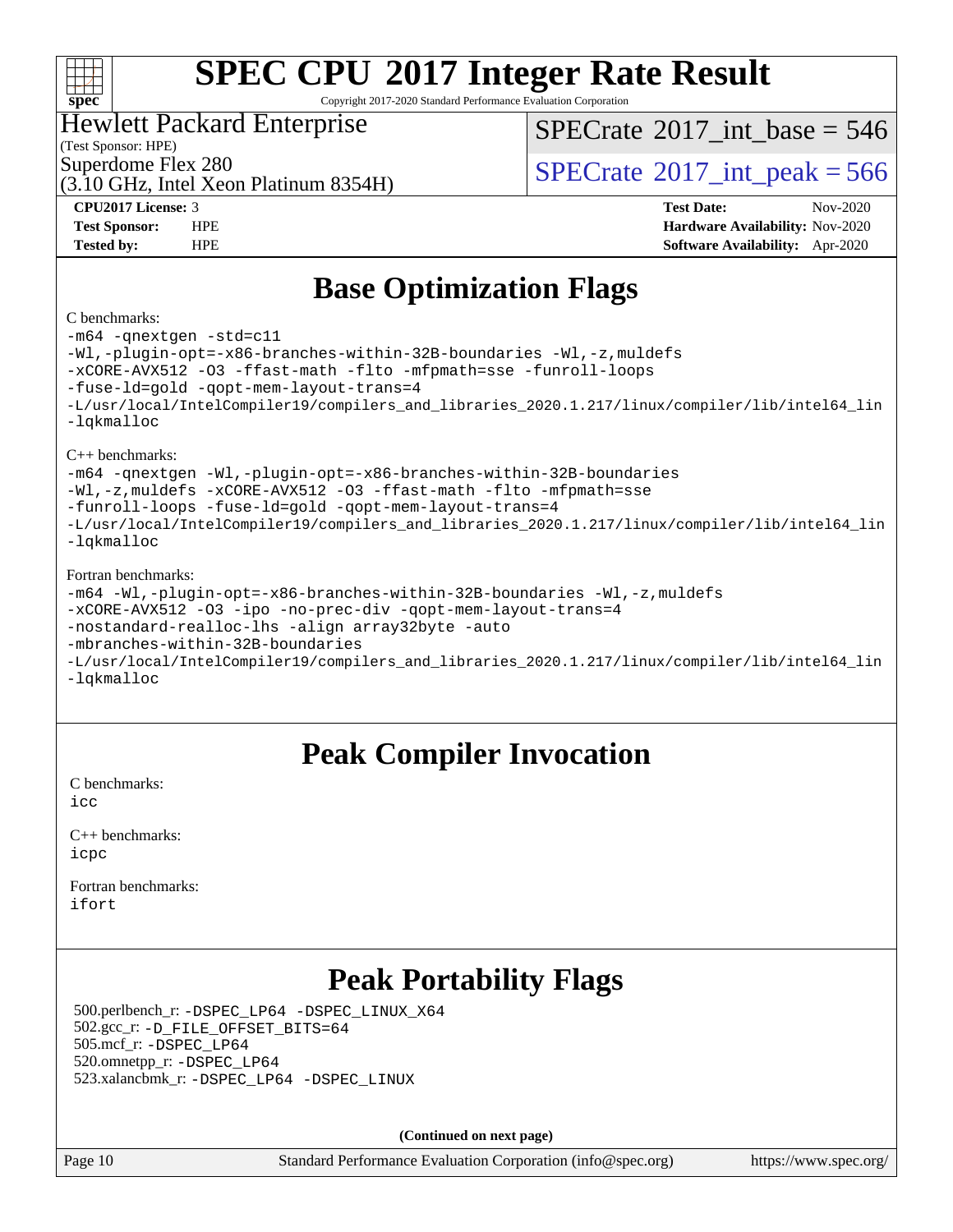

Copyright 2017-2020 Standard Performance Evaluation Corporation

Hewlett Packard Enterprise

(Test Sponsor: HPE)

 $SPECTate$ <sup>®</sup>[2017\\_int\\_base =](http://www.spec.org/auto/cpu2017/Docs/result-fields.html#SPECrate2017intbase) 546

(3.10 GHz, Intel Xeon Platinum 8354H)

Superdome Flex 280<br>  $\begin{array}{c}\n\text{SPECTate} \textcirc 2017\_int\_peak = 566 \\
\text{SPECTate} \textcirc 2017\_int\_peak = 566\n\end{array}$ 

**[CPU2017 License:](http://www.spec.org/auto/cpu2017/Docs/result-fields.html#CPU2017License)** 3 **[Test Date:](http://www.spec.org/auto/cpu2017/Docs/result-fields.html#TestDate)** Nov-2020 **[Test Sponsor:](http://www.spec.org/auto/cpu2017/Docs/result-fields.html#TestSponsor)** HPE **[Hardware Availability:](http://www.spec.org/auto/cpu2017/Docs/result-fields.html#HardwareAvailability)** Nov-2020 **[Tested by:](http://www.spec.org/auto/cpu2017/Docs/result-fields.html#Testedby)** HPE **[Software Availability:](http://www.spec.org/auto/cpu2017/Docs/result-fields.html#SoftwareAvailability)** Apr-2020

### **[Peak Portability Flags \(Continued\)](http://www.spec.org/auto/cpu2017/Docs/result-fields.html#PeakPortabilityFlags)**

 525.x264\_r: [-DSPEC\\_LP64](http://www.spec.org/cpu2017/results/res2020q4/cpu2017-20201207-24504.flags.html#suite_peakPORTABILITY525_x264_r_DSPEC_LP64) 531.deepsjeng\_r: [-DSPEC\\_LP64](http://www.spec.org/cpu2017/results/res2020q4/cpu2017-20201207-24504.flags.html#suite_peakPORTABILITY531_deepsjeng_r_DSPEC_LP64) 541.leela\_r: [-DSPEC\\_LP64](http://www.spec.org/cpu2017/results/res2020q4/cpu2017-20201207-24504.flags.html#suite_peakPORTABILITY541_leela_r_DSPEC_LP64) 548.exchange2\_r: [-DSPEC\\_LP64](http://www.spec.org/cpu2017/results/res2020q4/cpu2017-20201207-24504.flags.html#suite_peakPORTABILITY548_exchange2_r_DSPEC_LP64) 557.xz\_r: [-DSPEC\\_LP64](http://www.spec.org/cpu2017/results/res2020q4/cpu2017-20201207-24504.flags.html#suite_peakPORTABILITY557_xz_r_DSPEC_LP64)

### **[Peak Optimization Flags](http://www.spec.org/auto/cpu2017/Docs/result-fields.html#PeakOptimizationFlags)**

[C benchmarks](http://www.spec.org/auto/cpu2017/Docs/result-fields.html#Cbenchmarks):

```
Page 11 Standard Performance Evaluation Corporation (info@spec.org) https://www.spec.org/
  500.perlbench_r: -Wl,-z,muldefs -prof-gen(pass 1) -prof-use(pass 2)
-xCORE-AVX512 -ipo -O3 -no-prec-div
-qopt-mem-layout-trans=4 -fno-strict-overflow
-mbranches-within-32B-boundaries
-L/usr/local/IntelCompiler19/compilers_and_libraries_2020.1.217/linux/compiler/lib/intel64_lin
-lqkmalloc
  502.gcc_r: -m32
-L/usr/local/IntelCompiler19/compilers_and_libraries_2020.1.217/linux/compiler/lib/ia32_lin
-std=gnu89
-Wl,-plugin-opt=-x86-branches-within-32B-boundaries
-Wl,-z,muldefs -fprofile-generate(pass 1)
-fprofile-use=default.profdata(pass 2) -xCORE-AVX512 -flto
-Ofast(pass 1) -O3 -ffast-math -qnextgen -fuse-ld=gold
-qopt-mem-layout-trans=4 -L/usr/local/jemalloc32-5.0.1/lib
-ljemalloc
  505.mcf_r: basepeak = yes
  525.x264_r: -m64 -qnextgen -std=c11
-Wl,-plugin-opt=-x86-branches-within-32B-boundaries
-Wl,-z,muldefs -xCORE-AVX512 -flto -O3 -ffast-math
-fuse-ld=gold -qopt-mem-layout-trans=4 -fno-alias
-L/usr/local/IntelCompiler19/compilers_and_libraries_2020.1.217/linux/compiler/lib/intel64_lin
-lqkmalloc
  557.xz_r: -Wl,-z,muldefs -xCORE-AVX512 -ipo -O3 -no-prec-div
-qopt-mem-layout-trans=4 -mbranches-within-32B-boundaries
-L/usr/local/IntelCompiler19/compilers_and_libraries_2020.1.217/linux/compiler/lib/intel64_lin
-lqkmalloc
C++ benchmarks: 
                                      (Continued on next page)
```